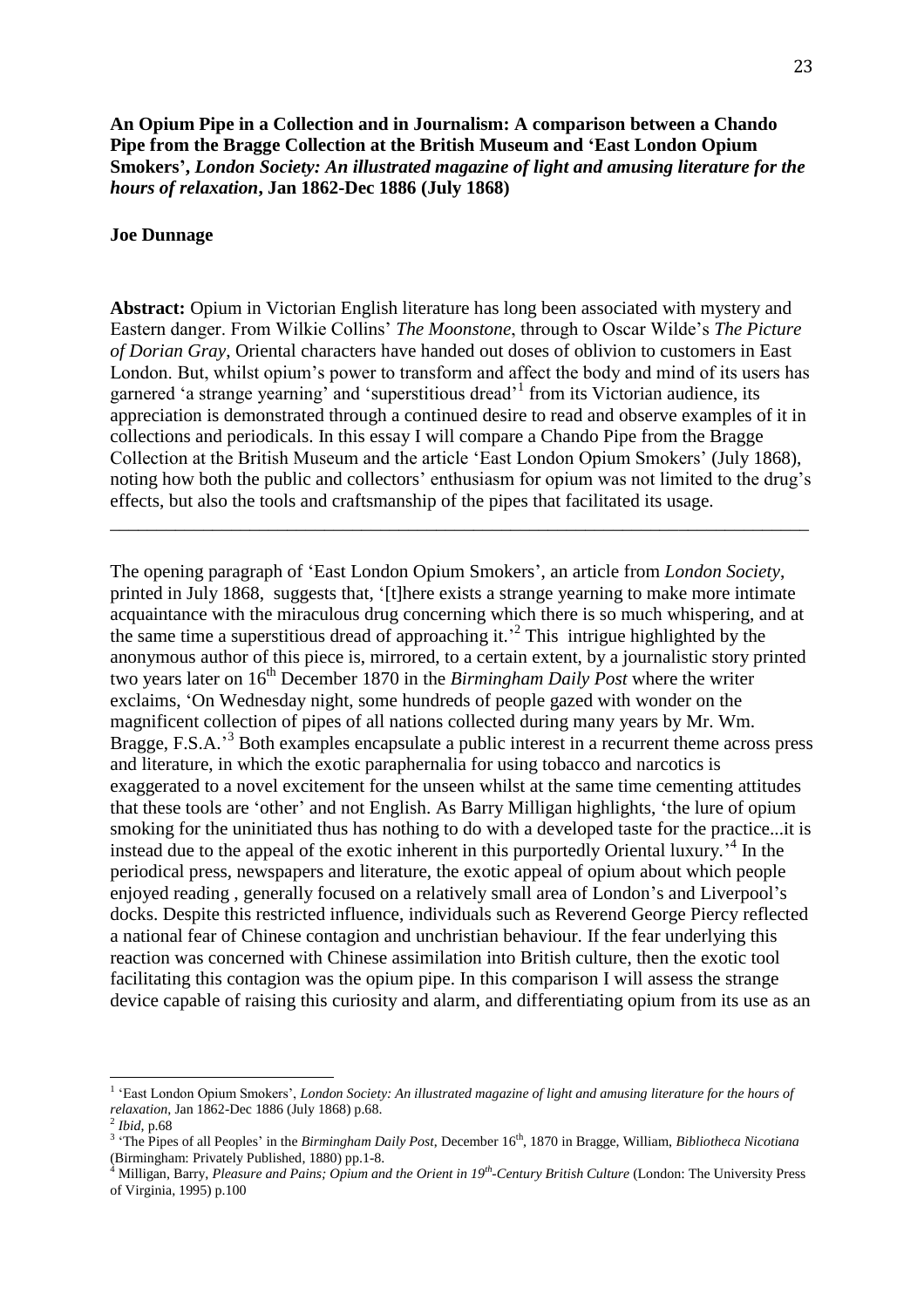everyday medicine for pain relief, to that of producing exotic oblivion.<sup>5</sup> Taking an example of the remains of a Qing dynasty opium pipe from the collection of Mr. William Bragge (see Figure 1), and comparing it to the description of the pipe in 'East London Opium Smokers' I will explore how in each example the pipe serves as a gateway into, not only the apparent world of Lascars and bedraggled Chinamen, but through ornate designs and craftsmanship a more refined appeal of a romanticised Orient.



Figure 1: William Bragge 'Chando' Pipe <sup>6</sup>

There are obviously several distinctions to be made between the two examples chosen for comparison, particularly the differing purposes of the two, one of utility and one of ornament. William Bragge, typifies the nineteenth-century collector: his career as a civil engineer and steel manufacturer, facilitating his compilations. He gathered a wide range of objects, arguably his two most famous collections being his 1500 volume anthology on the Spanish writer Cervantes, which was donated to the Birmingham Free Library in 1879, and his gathering of 13,000 pipes and other smoking paraphernalia and equipment, from which the physical example of an opium pipe is taken for this comparison.<sup>7</sup> Of the thousands of objects that Bragge collected, only twenty five examples are listed in the *Bibliotheca*  Nicotiana in relation to Chinese opium pipes.<sup>8</sup> The example chosen is one of only two examples listed as 'Chando' pipes. In both examples the specific reference to Chando, highlights a knowledge of specific preparations for opium usage. Chando, or what we may presume to actually be Chandu or Chandoo, is a high quality form of opium prepared and primed for smoking. That Bragge chooses to differentiate the pipe by labelling it as 'Chando' asserts that they are of a specific design for a higher quality drug. The quality of the drug is also assessed in 'East London Opium Smokers' where our author describes in detail the process carefully carried out by Mr Chi Ki who charges his clients for the 'trouble of frizzling

<sup>5</sup> Berridge, Virgina. 'Victoria Opium Eating: Responses to Opium use in Nineteenth-Century England', *Victorian Studies*, Vol. 21, No. 4 (Summer, 1978) p. 437-461.

<sup>&</sup>lt;sup>6</sup> Photo taken by Joe Dunnage, 3<sup>rd</sup> January 2013, with permission of the Asia Department of British Museum, (c) Trustees of The British Museum (Please see Online Collection Database Reg number – 1885,1227.85 for details).

<sup>7</sup> G.B. Smith, rev. Carl Chinn, *Oxford Dictionary of National Bibliography*, available from

http://www.oxforddnb.com/index/101003223/William-Bragge

<sup>8</sup> Bragge, William, *Bibliotheca Nicotiana* (Birmingham: Privately Published, 1880).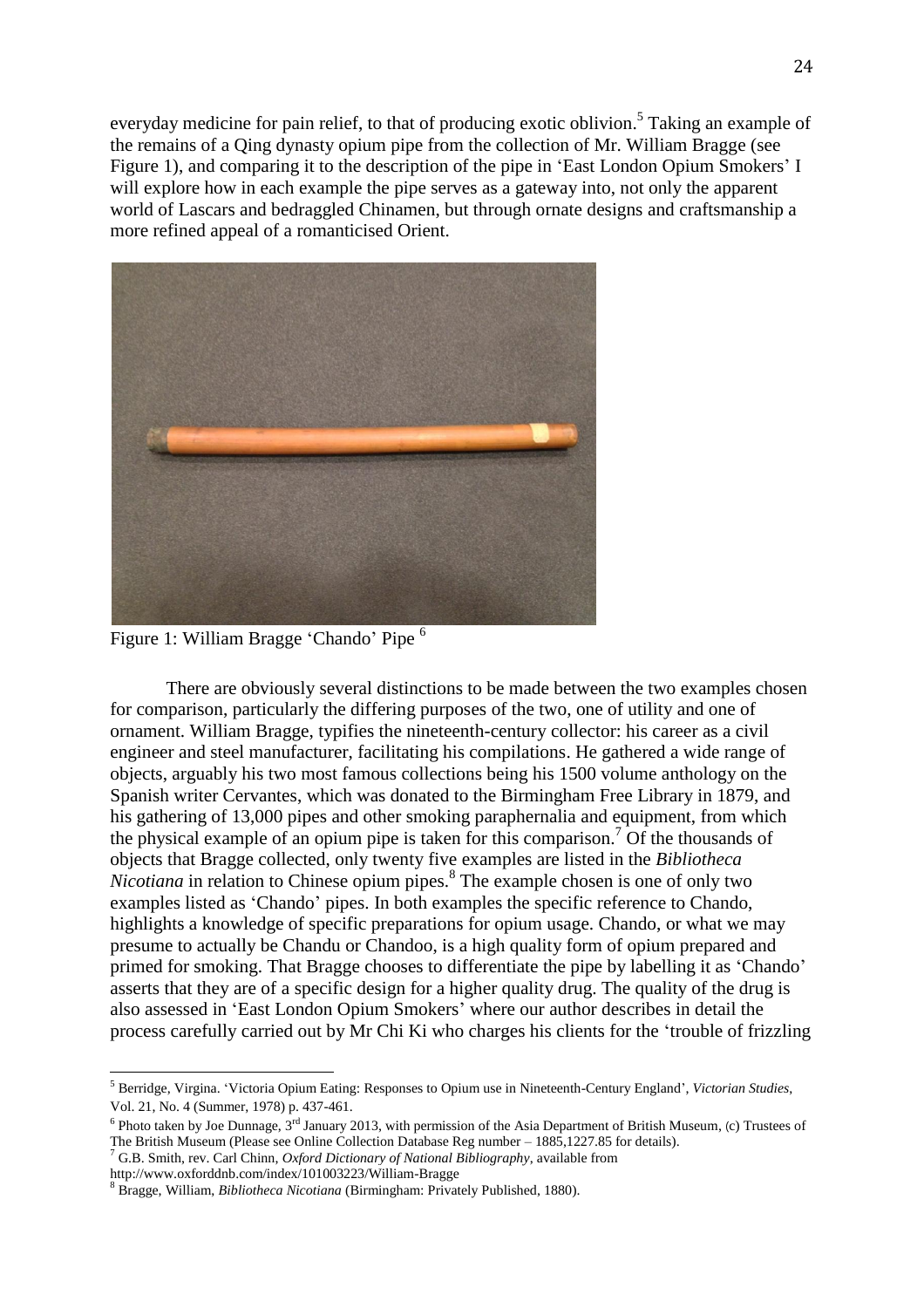and preparing the drug'.<sup>9</sup> Whereas Bragge includes this description to specifically catalogue his ornament and differentiate it from pipes which may have used a lesser preparation of opium, the description of Mr Chi Ki's opium is the key to understanding the dangerous delights of the drug in his establishment.

The Bragge pipe which is associated with a high quality preparation of opium offers the potential to draw comparisons between the quality of the craftsmanship of the pipe and the quality of the drug that is being imbibed through it. Although now Bragge's example is missing the porcelain sections of the pipe, from the *Bibliotheca Nicotiana* we know of its blue and white detail as it was meticulously listed as the following:

[25.] Opium Pipe; 16½in. long; bamboo; globular head, porcelain, blue and white, 2in. diameter.  $(Chando)<sup>10</sup>$ 

The other example of a Chando pipe within the Bragge collection is described similarly as;

[26.] Opium Pipe; 14in. long; bamboo; cylindrical head, porcelain, blue and white,  $2$ in. x 1¼in. diameter (Chando)<sup>11</sup>

What is clear about both these examples is that, as the journalist from the *Birmingham Daily Post* (1870) had suggested, these pipes had been transformed from their original purpose of smoking, to that of an object to be, 'gazed [at] with wonder', invoking instead an idealised image of smoking and oriental tradition, where the design carries as much power as the utility. This translation of the pipe's primary function is further evolved with the later addition of a sticker reading; 'Chando Pipe Intl Exn 1873' (see Figure 2). In being labelled, documented and positioned on display the audience is made aware of the pipe's original function, smoking, but is directed more towards the pipes decoration and craftsmanship. The labels allow for the ornament to decay over time but not detract from its ability to encapsulate a 'strange yearning' and interest. Without its attachments, the pipe is merely a piece of nineteenth-century bamboo. However, when understood in conjunction with the *Bibliotheca Nicotiana*, and the history of display and ornament in the nineteenth-century international exhibitions,  $^{12}$  the pipe, although no longer fit for its utility, is still able to conjure a mystical, oriental image.

<sup>&</sup>lt;sup>9</sup> 'East London Opium Smokers', p.71.

<sup>10</sup> Bragge, William, *Bibliotheca Nicotiana*, p.137.

<sup>11</sup> *Ibid*, p.137.

 $12$  At the date of publishing this essay I am still investigating which International Exhibition the pipe was shown at. However, based upon the records of World Fairs and International Exhibitions in 1873, we may suggest that it was The Third International Exhibition (1873) which was held in London.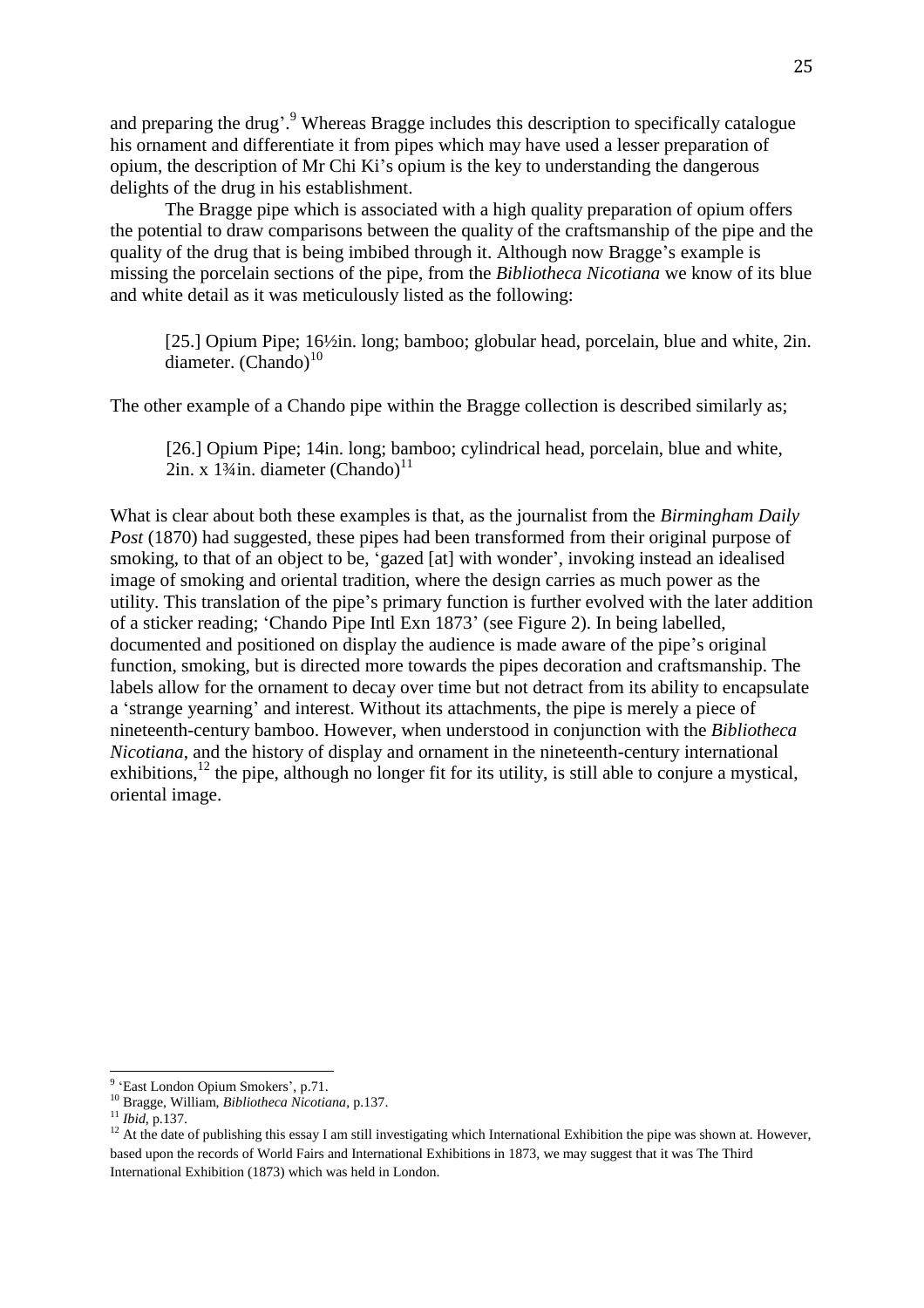

Figure 2: Description of label on Bragge Pipe<sup>13</sup>

Bragge is the first to acknowledge this transformation from smoking tool to ornament and rightly observed in the Preface to *Bibliotheca* Nicotiana that, 'The decoration of pipes and of smoking appliances generally thus adds a new chapter to the "Grammar of Ornament."<sup>14</sup> Owen Jones, the nineteenth-century architect, and author of *The Grammar of Ornament* outlined thirty-seven propositions which he advocates as the 'general principles in the arrangement of form and colour, in architecture and the decorative arts'.<sup>15</sup> Intended to condition the way in which people designed the ornaments of carpets, ceilings, wall elevations and fabrics,<sup>16</sup> Bragge's attempt to pull objects of everyday utility into categorisation can best be appreciated in parallel with proposition five; 'Construction should be decorated. Decoration should never be purposely constructed.<sup>17</sup> The pipe, created primarily for its utility, is decorated in the Bragge example with blue and white porcelain, reminiscent of Chinese design, and although we cannot actually see the design of this porcelain on this example, the fact that the 'globular head' is decorated in the first place, lends credence to the suggestion that opium pipes were not merely tools for smoking, but could be appreciated as pieces of craft themselves. If Bragge wishes for his pipes to be considered in light of Jones' philosophy, it is also useful to understand his opinions regarding Chinese design, and how he felt it should be interpreted. Whereas Jones initially acknowledges a 'happy instinct of harmonizing colours'<sup>18</sup> in Chinese ornamentation, he continues to suggest their porcelain is 'remarkable for the beauty of their outline...but only in a minor degree.<sup>519</sup> What aligns the marvel and wonder of the Chinese ornament may then focus on its alien difference to Western art. Jones writes that 'Chinese ornament is a very faithful expression of the nature of this peculiar people; its characteristic feature is oddness – we cannot call it capricious, for caprice is the playful wandering of a lively imagination; but the Chinese are totally unimaginative, and their works are accordingly wanting in the highest grace of art –

<sup>&</sup>lt;sup>13</sup> Photo taken by Joe Dunnage,  $3<sup>rd</sup>$  January 2013, with permission of the Asia Department of British Museum, (c) Trustees of The British Museum.

<sup>14</sup> Bragge, William, *Bibliotheca Nicotiana*, pp.1-8.

<sup>15</sup> Jones, Owen, *The Grammar of Ornament* (London: Bernard Quaritch, 1868) p.5.

<sup>16</sup> Jespersen, John Kresten, 'Originality and Jones' The Grammar of Ornament of 1856', *Journal of Design History*, Vol.21 No.2 (2008) p.143.

<sup>17</sup> Jones, *The Grammar of Ornament*, p.5.

<sup>18</sup> *Ibid*, p.86.

<sup>19</sup> *Ibid*, p.86.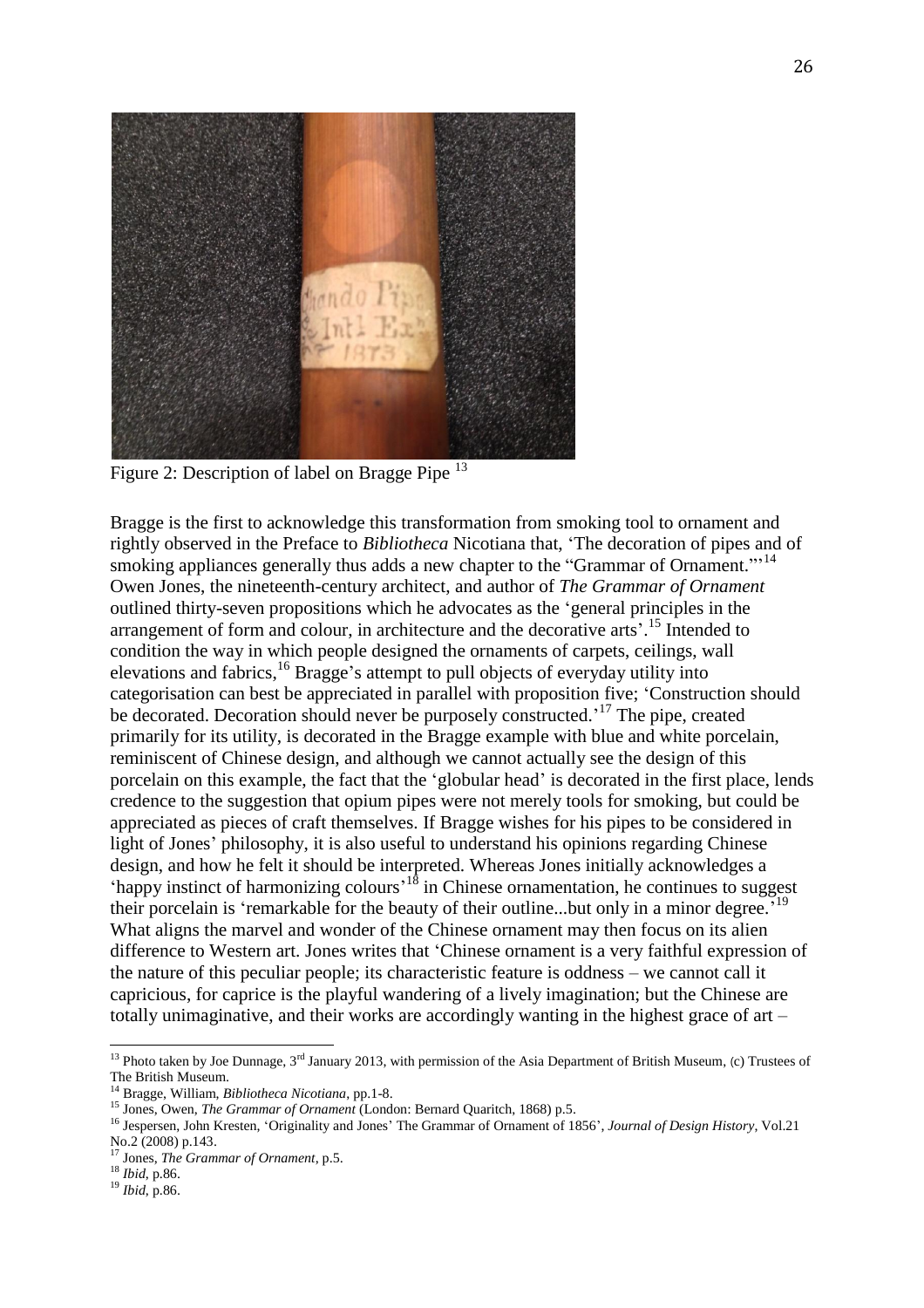the ideal.<sup>20</sup> By Jones' reckoning, the aspects of the opium pipe that the public would be expected to wonder at are its oddness and foreignness, relating to Milligan's suggestion that the uninitiated observer of opium was lured in by its exoticness.

Whereas the pipe in the Bragge collection demonstrates the translation of utility to ornament, and emphasises Oriental design, the opium pipe described in 'East London Opium Smokers' celebrates the eastern 'miraculous' and 'superstitious' aspects attached to the narcotic usage of the pipe. At first glance the author describes the pipe as, 'an instrument like a flute, with a wooden cup with a lid to it screwed on at a distance of about three inches from the end. It was not a flute, however, but a pipe – the pipe.<sup>21</sup> The emphasis on 'the' adds to the pipe's infamy and establishing it almost as the Platonic ideal which fills the young customer with excitement making him, 'lick his lips'.<sup>22</sup> On closer inspection of the text the pipe can draw several similarities to the Bragge's example, yet these are of basic structure and nothing more. The author of 'East London Opium Smokers' describes the pipe as, 'simply an eighteen-inch length of yellow bamboo with the cup of dark-coloured baked clay before mentioned fitted into a sort of spigot hole near the end.<sup>23</sup> The main difference between the two pipes is the material used for the 'bowl': Porcelain for the Bragge example and clay for Mr Chi Ki's. Both Bragge's and Chi Ki's pipes are of similar length, yet the author of 'East London Opium Smokers' distinguishes Chi Ki's pipe as one primarily of utility, vacant of any beauty. The cup of 'dark-coloured baked clay' does not create an image of ornamental beauty unlike the blue and white porcelain of Bragge's pipe. Furthermore, the finish of the bamboo in each example is worth our attention. The bamboo from the Bragge collection is polished and shaped to be smooth and refined, yet the bamboo in the article is 'simply' a length of yellow bamboo. Emphasis is placed on the rudimentary and basic nature of the design of the pipe in the article, focusing on the power the pipe has to be used as an object of addiction rather than one of aesthetic appeal. This difference in quality of finish is completed by the lack of accessory to the pipe where the author notes, 'there is no mouthpiece to the pipe; the stem is cut sheer off, leaving something as thick as an office ruler to suck at.<sup>24</sup> However, this lack of finish is ultimately of no consequence as the buyer of Mr Chi Ki's opium takes, 'the bamboo fairly into his mouth...the spirits of ten thousand previously smoked pipe-loads stirred to life.<sup>25</sup>

Although we may distinguish a discernible difference between the craftsmanship of these two pipes, and assume that these pipes carry an incomparable price, it is in the 'ten thousand previously smoked pipe-loads<sup> $26$ </sup> that the worth of the pipe must be measured against. A distinction is needed to assert the difference between a pipe being used for its original purpose and a pipe being collected and shown at international exhibitions. The price of the pipe as an article is openly discussed at length, including the following conversational exchanges:

'He's been offered five pound for that pipe,' remarked English Mrs. Chi Ki, who appeared to be almost as proud of it as was her husband. 'A gentleman offered him five pound for it last autumn.'

'Why didn't he sell it, and buy another?' was my natural question; but at this old Chi Ki chuckled, and hugging the pipe chafed its bowl tenderly with his jacket cuff.

<sup>20</sup> *Ibid*, p.87.

<sup>&</sup>lt;sup>21</sup> 'East London Opium Smokers', p.70.

<sup>22</sup> *Ibid*, p.70.

<sup>23</sup> *Ibid*, p.70.

<sup>24</sup> *Ibid*, p.71.

 $^{25}$  *Ibid*, p.71.

<sup>26</sup> *Ibid*, p.71.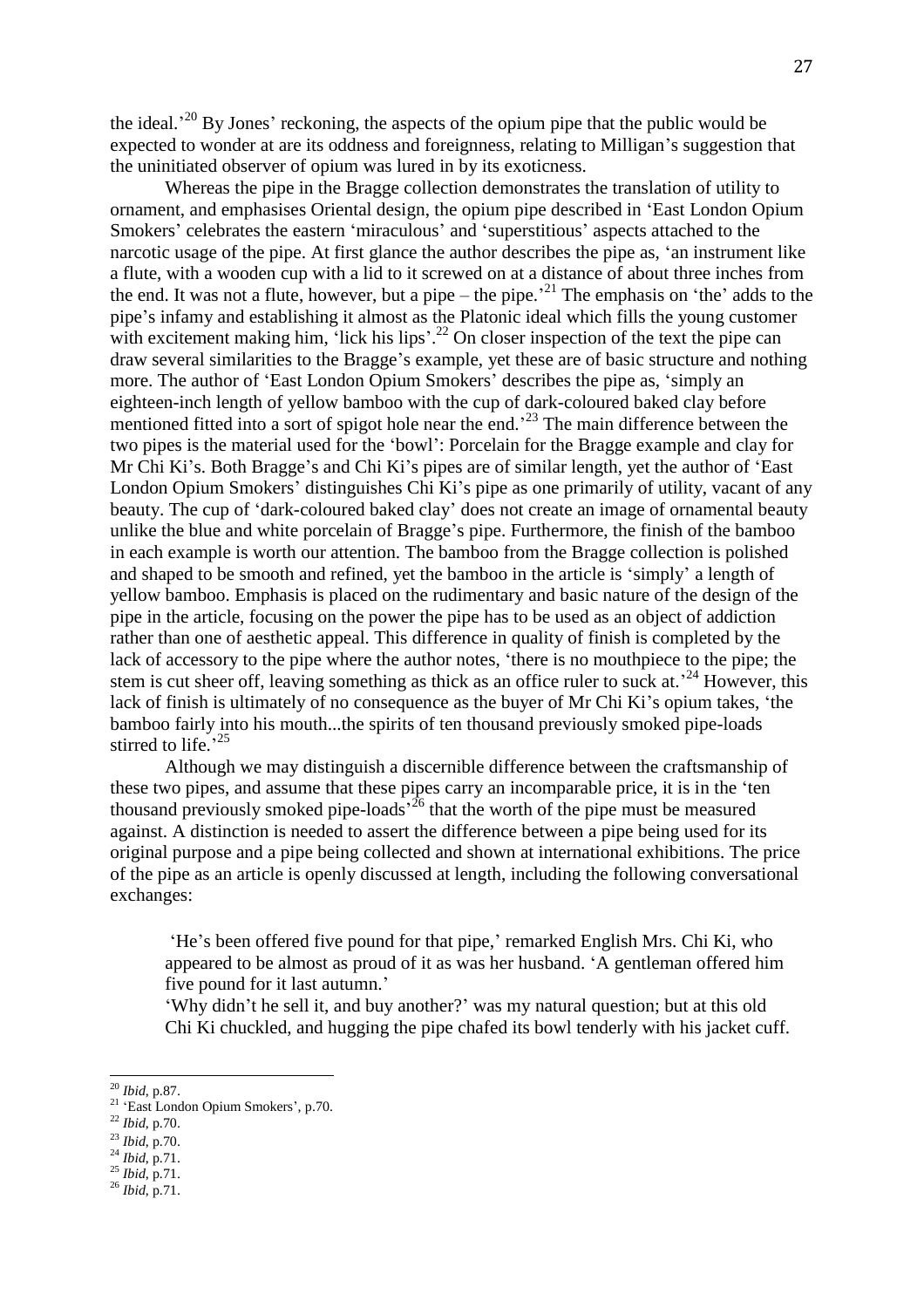'It's worth ten pounds,' said his wife; 'it has had nothing but the best opium smoked in it these fourteen years.'

And she went on further to enumerate the many excellences of the pipe; from which I gathered that its value was not after all as fanciful as at first appeared; since half a given quantity of opium would yield more satisfaction when smoked in a ripe, well-saturated old pipe than the whole quantity in a comparatively new one.<sup>27</sup>

The worth of the pipe is again further confirmed when Mrs. Chi Ki advises the author, 'there are only two pipes, one for the parlour, and one for the best room – this room.<sup>228</sup> Just as the level of craftsmanship in the Bragge pipe suggests that opium smoking was not reserved for the lower classes with the rich indulging in elaborate designs for their pipes, the end of 'East London Opium Smokers' raises a parallel interest in the process of opium smoking which is also classless and permeates all the way through to royalty. Mrs. Chi Ki confirms this by saying, 'I was ill in bed when the Prince of Wales and the other gentlemen came up here to see the smokers.'<sup>29</sup>

The fact that opium can draw this level of interest is ultimately reflected by the text in which the article appears: *London Society; an illustrated magazine of light and amusing literature for the hours of relaxation*. This may call into question the reality of this described visit to an opium den; it does suggest that it is a topic that people wished to indulge in during their 'hours of relaxation'. Furthermore, whether this account is wholly true did not detract from the article being republished as far afield as America, in which it appeared in the *Flag of Our Union*, under the re-titled, 'English Opium Smokers' in September 1868.<sup>30</sup> It suggests that these articles had the power to create public opinion and shock, as can be seen in the way the American author introduces his text, suggesting that, 'We take the following account of the manner in which opium is smoked in London, from an English journal. The practice is on the increase.<sup>31</sup> Undoubtedly in capturing the public's interest in this manner, there was a resounding influence on the literature that followed through to the end of the nineteenth century, from Charles Dickens and Wilkie Collins through to Arthur Conan Doyle and Oscar Wilde.<sup>32</sup> Milligan highlights that, 'even before nineteenth century readers entered these authors' fictional opium dens, they were veterans of the East End and its opium establishments, having vicariously traversed the narrow alleyways of Bluegate Fields in countless magazines, newspapers, and books presenting reports from "roving correspondents"<sup>33</sup> Considering that the intrigue of the opium pipe for the collector depends on a mixture of the pipe's back story and craftsmanship, it may well be perceived that the reaction and interest to pipes in the Bragge collection is born out of articles such as 'East London Opium Smokers.'

Comparing these two pipes highlights that, just as any other tool or ornament, there was a range of craftsmanship in their execution. One area that has not been focused upon, yet is perhaps one of the most intriguing, is that both pipes are strongly associated with China. Although London imported opium from India and Turkey, it is the Chinese that garner attention most prevalently in the media. One of the underlying interests, and also a perceived danger associated with the opium pipe, can be linked to the nineteenth-century paranoia about Chinese contagion. Reverend George Piercy indulged in portraying the potential for Oriental

<sup>27</sup> *Ibid*, p.70.

<sup>28</sup> *Ibid*, p.72.

<sup>29</sup> *Ibid*, p.72.

<sup>30</sup> 'London Opium Smokers', *Flag of Our Union* (1854-1870); Sep 12, 1868; *American Periodicals*, p.589.

<sup>31</sup> *Ibid*, p.589.

<sup>&</sup>lt;sup>32</sup> There are references to opium in Dickens' *The Mystery of Edwin Drood*, Collins' *The Moonstone*, Conan Doyle's Sherlock Holmes, and Wilde's *The Picture of Dorian Gray*.

<sup>33</sup> Milligan, *Pleasures and Pains,* p.85.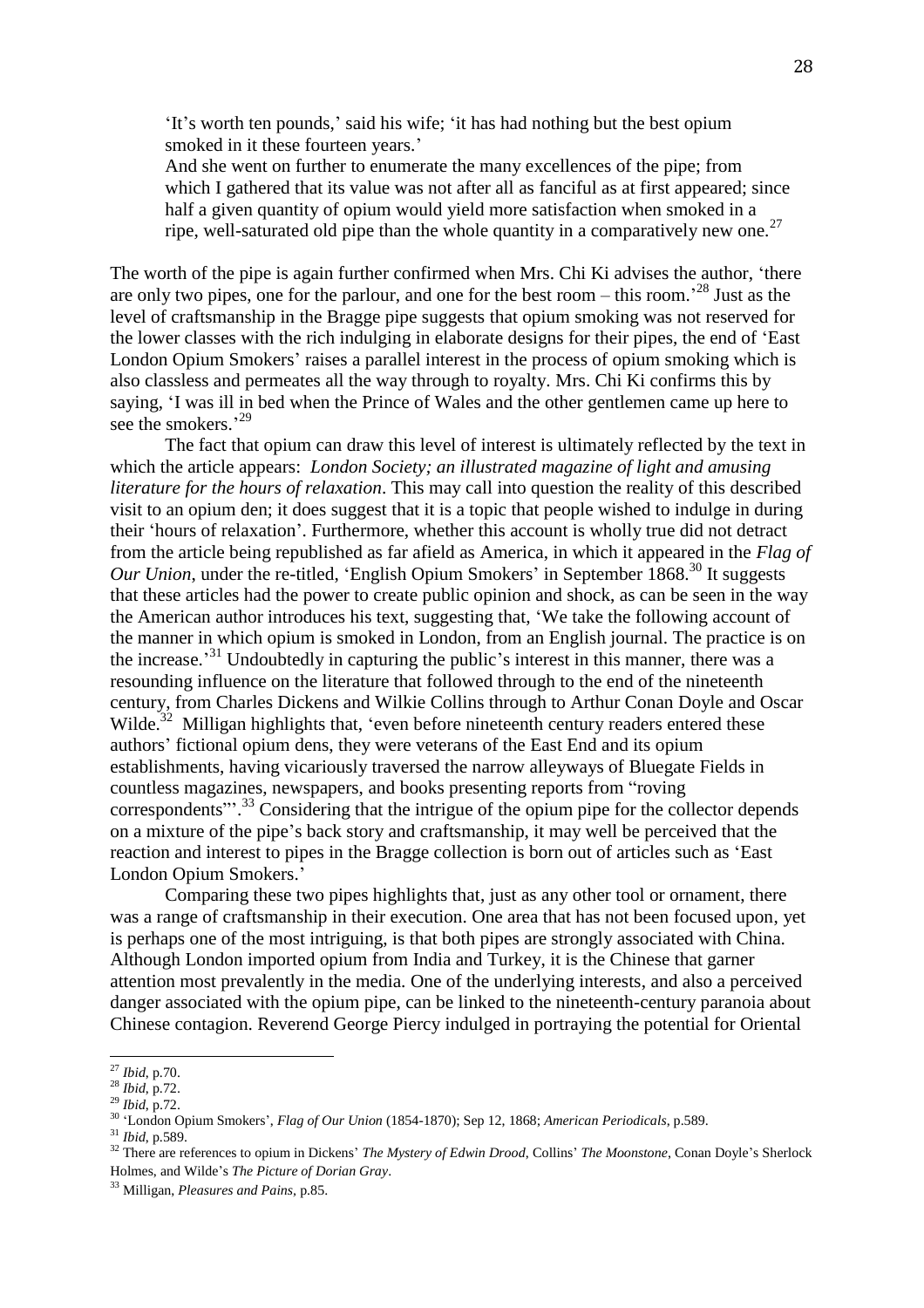contagion through the use of opium and exclaimed, 'It begins with the Chinese, but does not end with them!<sup>34</sup> Yet 'East London Opium Smokers' does nothing to suggest that there is an impending epidemic surrounding opium usage. The author writes, 'sometimes, I was informed, trade was so slack that not more than two or three customers would apply all day long'.<sup>35</sup> Yet, though there is contention due to the generic use of the term 'Chinaman' which included most references to Oriental, there is census evidence to suggest that the hysteria surrounding eastern contagion, although highly exaggerated, did reflect an increase in Chinese immigrants in the mid to late nineteenth century. Milligan notes, 'most notably, the Chinese population in England had been growing rapidly over the previous three decades – from a meagre 78 in England and Wales in 1851 to 665 by 1881, with a sudden dramatic increase in the mid-1860s according to contemporary census reports.<sup>36</sup> I suggest that this growth in population was of little consequence in terms of creating interest for opium smoking. Just as De Quincey had glamorised the use of opium in the previous century, Chinese immigration, and the smoking of opium, only created a new vessel in which the public could wonder at this exotic eastern drug.

Essentially, we may suggest that the collectors of opium pipes were merely individuals who played out an interest of the mysterious eastern drug to the next level. Instead of just wondering at the descriptions laid on in the periodical press, collectors bought the actual pipes and in doing so drew attention to not just the narcotic impact of the drug, but the range and breadth of craftsmanship associated with the ornament. Still this drug continues to appeal through its mysterious and Oriental nature well into the twenty-first century. Although many pipes were destroyed in the crackdowns on opium smoking in China, the fine examples that do exist still fetch great sums of money for their craftsmanship and design. On the 10th November 2010, Christie's of London auctioned several lots of opium pipes belonging to the late Trevor Barton; all three lots surpassed their estimated valuation price, the highest, estimated at £1500-2000, being sold for £26,250.<sup>37</sup> Sales such as this highlight our continued love affair with the instrument that could summon a 'strange yearning' and 'superstitious dread' just as it did in the nineteenth century.

<sup>34</sup> Piercy, George, 'Opium Smoking in London', *Friend of China 6* (1883) pp.239-240.

<sup>35</sup> 'East London Opium Smokers', p.71.

<sup>36</sup> Milligan, *Pleasures and Pains*, p.84.

 $37$  Christie's, London, Interiors Auction Brochure ( $10^{th}$  November 2010) p.72.

<sup>(</sup>further information and pictures relating to the lots available at http://www.christies.com/lotfinder/lot/six-chinese-opiumpipes-19th-century-5376464-details.aspx).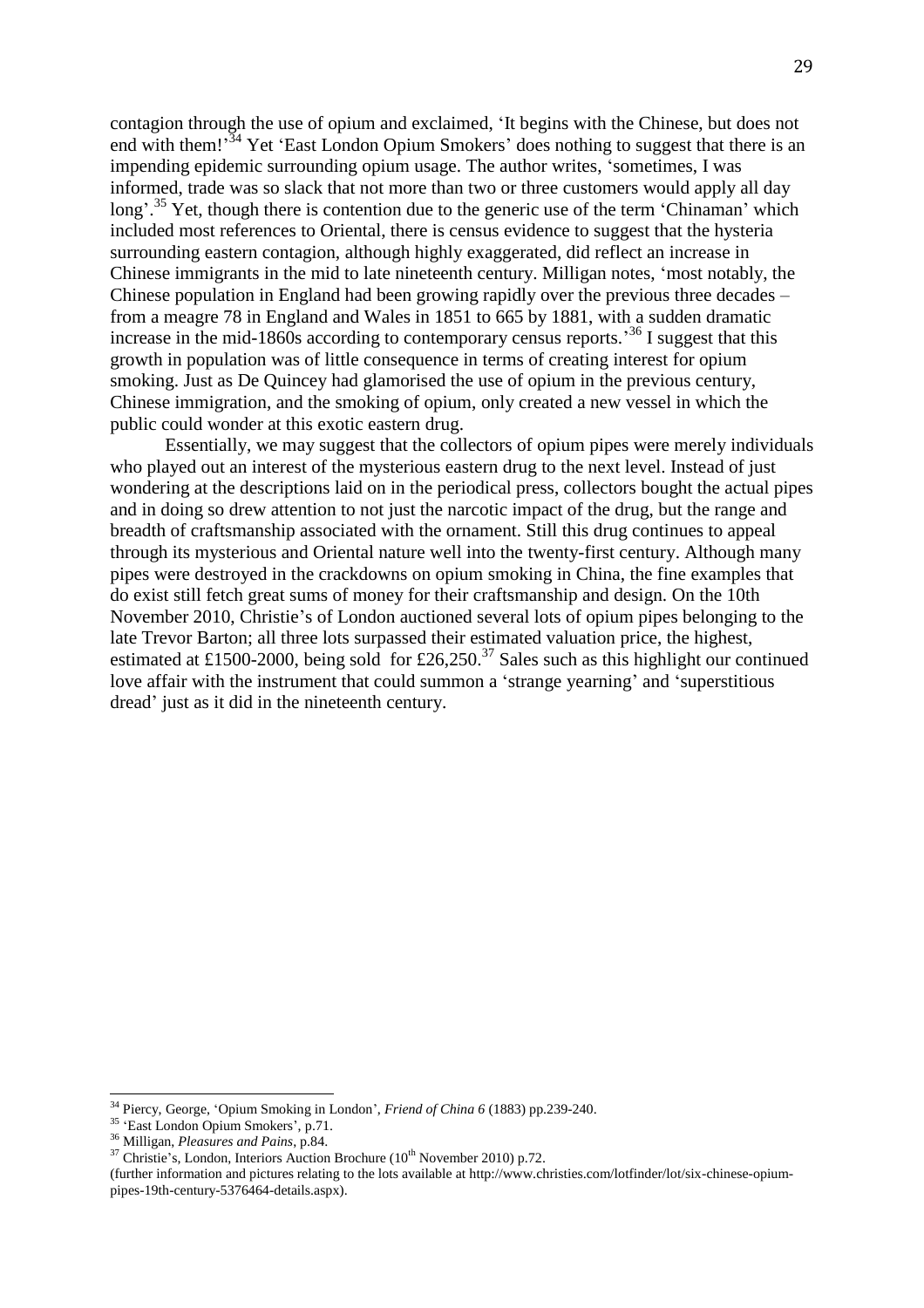## **Bibliography**

## **Primary Sources**

'An Opium Factory', *Household Words*, Conducted by Charles Dickens, 6:134 (October 16, 1852) p.118-120.

Bragge, William, *Bibliotheca Nicotiana*, Birmingham: Privately Published, 1880.

- 'East London Opium Smokers', *London Society: An illustrated magazine of light and amusing literature for the hours of relaxation*, Jan 1862-Dec 1886 (July 1868).
- 'In an Opium Den', *Ragged School Union Magazine*, (September, 1868) p.198-200.

Jones, Owen, *The Grammar of Ornament*, London: Bernard Quaritch, 1868.

- 'London Opium Smokers', *Flag of Our Union* (1854-1870); Sep 12, 1868; *American Periodicals.*
- Piercy, George, 'Opium Smoking in London', *Friend of China 6* (1883) p.239-240.

Christie's, South Kensington, Interiors Auction Brochure  $(10<sup>th</sup>$  November 2010).

## **Secondary Sources**

- Berridge, Virgina. 'Victoria Opium Eating: Responses to Opium use in Nineteenth-Century England', *Victorian Studies*, Vol. 21, No. 4 (Summer, 1978), p.437-461.
- Jenner, F.A. 'Medicine and Addiction' in Sue Vice, Mathew Campbell, Tim Armstrong, *Beyond the Pleasure Dome: Writing and Addiction From the Romantics*, Sheffield: Sheffield Academic Press, 1994, p.18-22.
- Jespersen, John Kresten, 'Originality and Jones' The Grammar of Ornament of 1856', *Journal of Design History*, Vol.21 No.2 (2008), p.143.
- Milligan, Barry, 'Opium Smoking and the Oriental Infection of British Identity' in Sue Vice, Mathew Campbell, Tim Armstrong, *Beyond the Pleasure Dome: Writing and Addiction From the Romantics*, Sheffield: Sheffield Academic Press, 1994, p.93-100.
- **------** 'Morphine-Addicted Doctors, The English Opium-Eater, and Embattled Medical Authority', *[Victorian Literature and Culture](http://journals.cambridge.org/action/displayJournal?jid=VLC)*, Vol.33 (2005), p.541-553.
- **-------** *Pleasure and Pains; Opium and the Orient in 19th -Century British Culture* (London: The University of Virginia, 1995) p.100.
- North, Julian 'Opium and the Romantic Imagination: The Creation of a Myth' in Sue Vice, Mathew Campbell, Tim Armstrong, *Beyond the Pleasure Dome: Writing and Addiction From the Romantics*, Sheffield: Sheffield Academic Press, 1994, p.109-117.